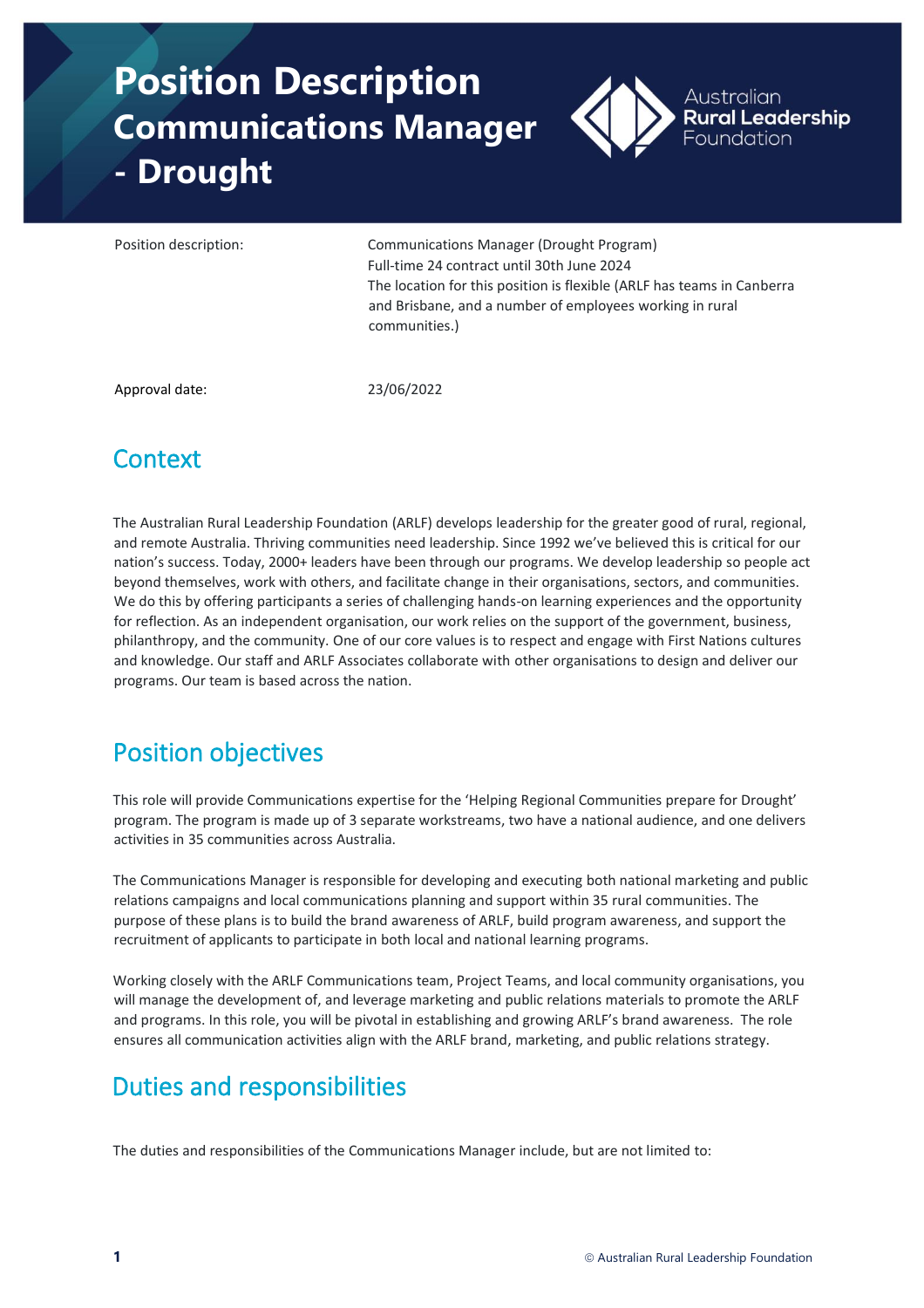- Marketing and public relations planning and managing third-party delivery providers.
- Develop and manage the delivery of marketing and public relations plans for each workstream, (Mentoring, and leadership activities in 35 regions).
- Ensure marketing and public relations project plans and outputs align with the ARLF brand
- Media liaison and/or management of external media liaison contractors
- Management of external contractors
- Identify media and promotional opportunities both nationally and locally where projects are being delivered
- Manage communications approvals with the Department of Agriculture, Water and Environment
- Manage the Drought communications budget
- Working in collaboration with other ARLF Communications roles and frameworks

Content generation*:*

- Develop project-specific content and collateral for all channels.
- Story-telling writing content that brings to life the stories, the projects, the people participating, and the impact of the learning programs.
- Oversee the design process for all collateral.
- Digital planning and content working with ARLF Digital Coordinator to plan the Drought digital activities and ensure that high-quality content is available in line with the plan.
- Contribute to developing and delivering communications collateral to service the community engagement and recruitment plans across all learning programs.
- Writing of case studies.
- Maintain records including the ARLF's CRM and email correspondence as well as preparing communications as required.
- Work as a member of the ARLF team to assist and support other staff as required, contributing to the broader role and aims of the organisation.

#### Organisational Relationships

The occupant of this position is: Managed by Communications Manager, ARLF Accountable to the Director of Corporate Services Required to work collaboratively with other ARLF staff to ensure the ARLF's communications are aligned

## Delegations and Authorities

Financial delegations and authorities may be associated with this position. The occupant of the position will assist in the monitoring of specified budget information for designated projects and programs and is required to certify invoices in relation to the availability of funds.

## Conditions of Employment

Detailed conditions of employment are set out in the employee's contract and the ARLF's Staff Handbook. It is a condition of employment that ARLF employees are fully vaccinated against COVID-19 unless they have a protected attribute.

From time to time there may be an increase in weekly hours and the requirement to perform higher duties. The requirements listed below are representative of the knowledge, skills and/or ability required. Reasonable accommodations may be made to enable individuals with disabilities to perform the functions required of the position.